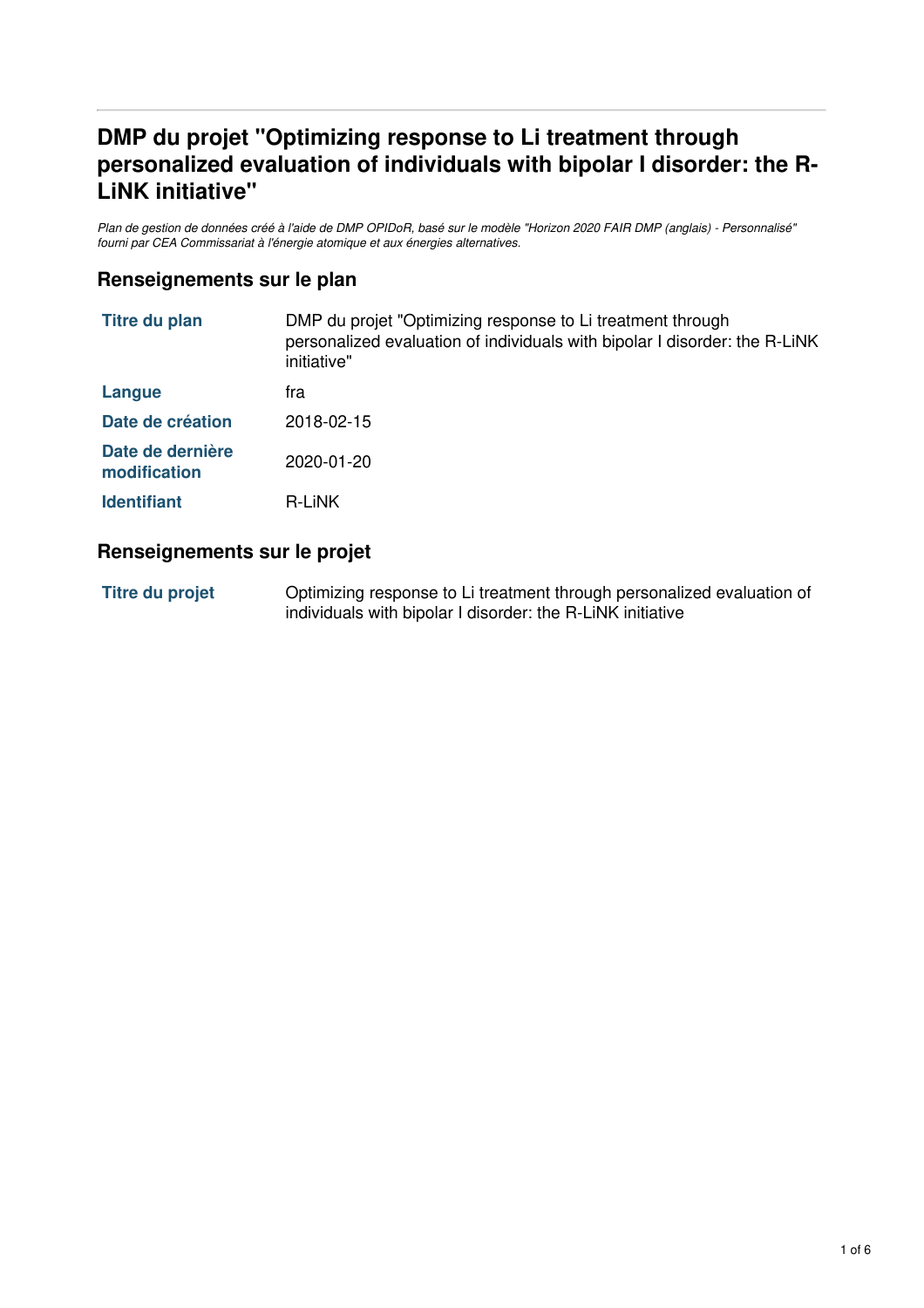**Résumé** Scientific description - Bipolar disorder (BD) is a prevalent mental disorder and a leading cause of suicide. Lithium (Li) is the key mood stabilizer for prevention of BD relapse and suicide. Whilst many cases become asymptomatic with Li treatment, the majority show sub-optimal response. Identifying biomarkers for predicting Li response would enable personalization of treatment, define criteria for stratification of BD cases and further refine the clinical response phenotype. The objectives of this proposal are to (i) improve outcomes of bipolar I disorder (BDI) cases prescribed Li through the application of stratified approaches; (ii) optimize the early prediction of Li response using a set of multi-modal biomarkers ("blood omics", Magnetic Resonance Imaging and Li7-Magnetic Resonance Imaging derived-markers); (iii) develop a multidisciplinary multinational network of experts to undertake this and future projects on personalized diagnostics and therapeutics; and (iv) implement new, powerful technologies to characterize brain Li distribution and the blood molecular signature of Li in responders and non-responders. This cutting edge approach will identify the eligibility criteria for treatment with Li in BD in terms of response, safety and tolerability. The assessment of each putative biomarker (singly and combined) will be guided by preliminary findings already obtained by R-LiNK; our expertise will allow exploratory analyses and innovative modeling of multi-modal data. Likely impacts include improved outcomes and quality of life for BDI cases; development of a screening tool for clinicians; and an evaluation of the cost-effectiveness of this stratified approach. The network will develop new avenues of research on Li mechanisms of action and disease mechanisms; our industrial partnerships will enable development of medical devices to improve treatment adherence and patient's autonomy, diagnostic kits, and tools based on the molecular signature in treatment responders. The data sharing strategy will follow the "as open as possible as close as necessary" principle. The Executive committee will regulate the data sharing following (i) the scientific objectives of the R-LiNK consortium's members; (ii) the regulatory constraints (GPRD, etc.) and (iii) the European recommendations about openscience.

# **Sources de**

**financement** • European Union's Horizon 2020 research and innovation programme : 754907

#### **Produits de recherche :**

1. Generation of patient sheets and labels for biolgical samples (Logiciel)

#### **Contributeurs**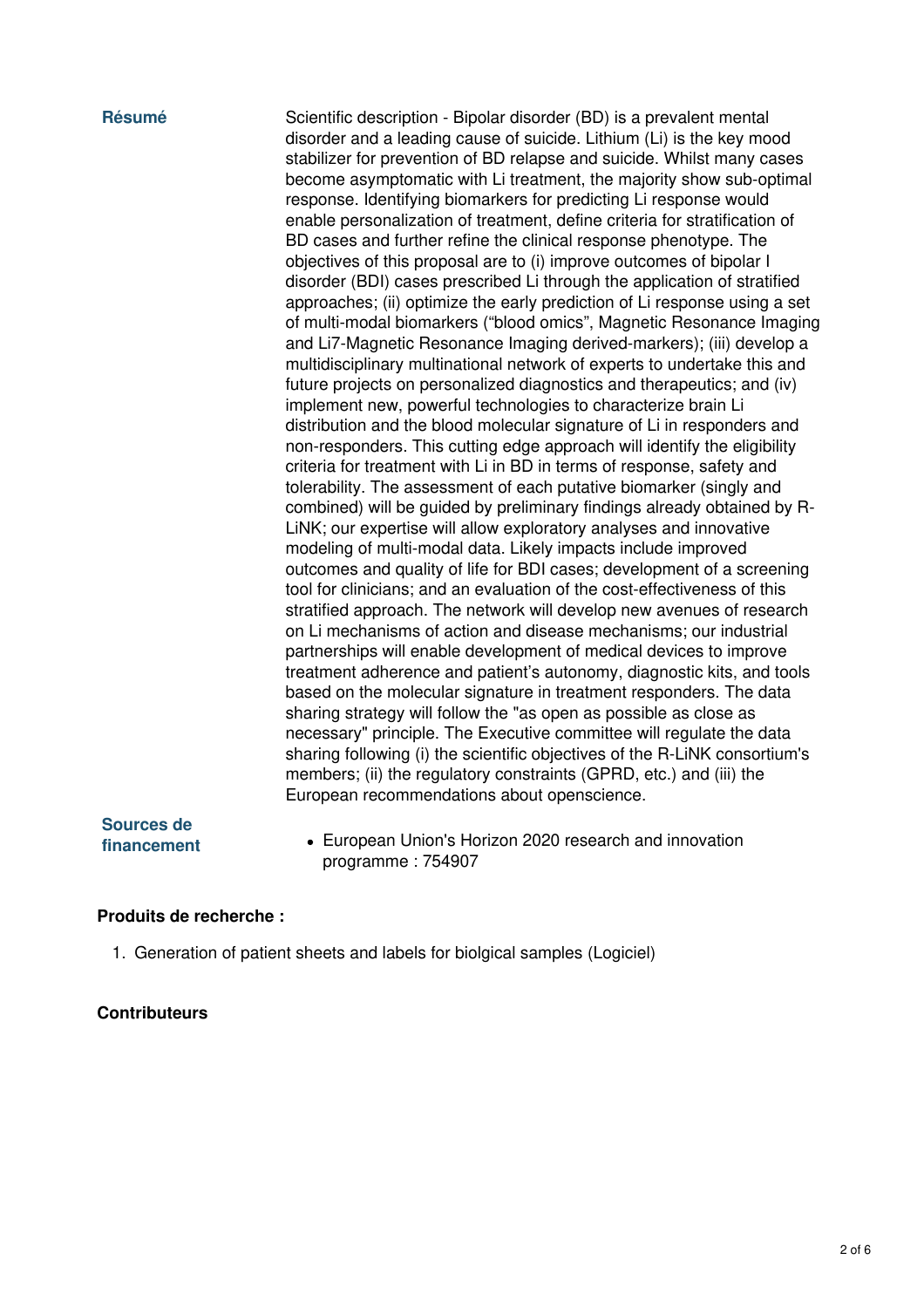| <b>Nom</b>                   | <b>Affiliation</b> | <b>Rôles</b>                                                    |
|------------------------------|--------------------|-----------------------------------------------------------------|
| Dimitri Papadopoulos Orfanos |                    | • Responsable du plan                                           |
| <b>Frank Bellivier</b>       |                    | • Coordinateur du projet<br>• Personne contact pour les données |

Droits d'auteur :

Le(s) créateur(s) de ce plan accepte(nt) que tout ou partie de texte de ce plan soit réutilisé et personnalisé si nécessaire pour un autre plan. Vous n'avez pas besoin de citer le(s) créateur(s) en tant que source. L'utilisation de toute partie de texte de ce plan n'implique pas que le(s) créateur(s) soutien(nen)t ou aient une quelconque relation avec votre projet ou votre soumission.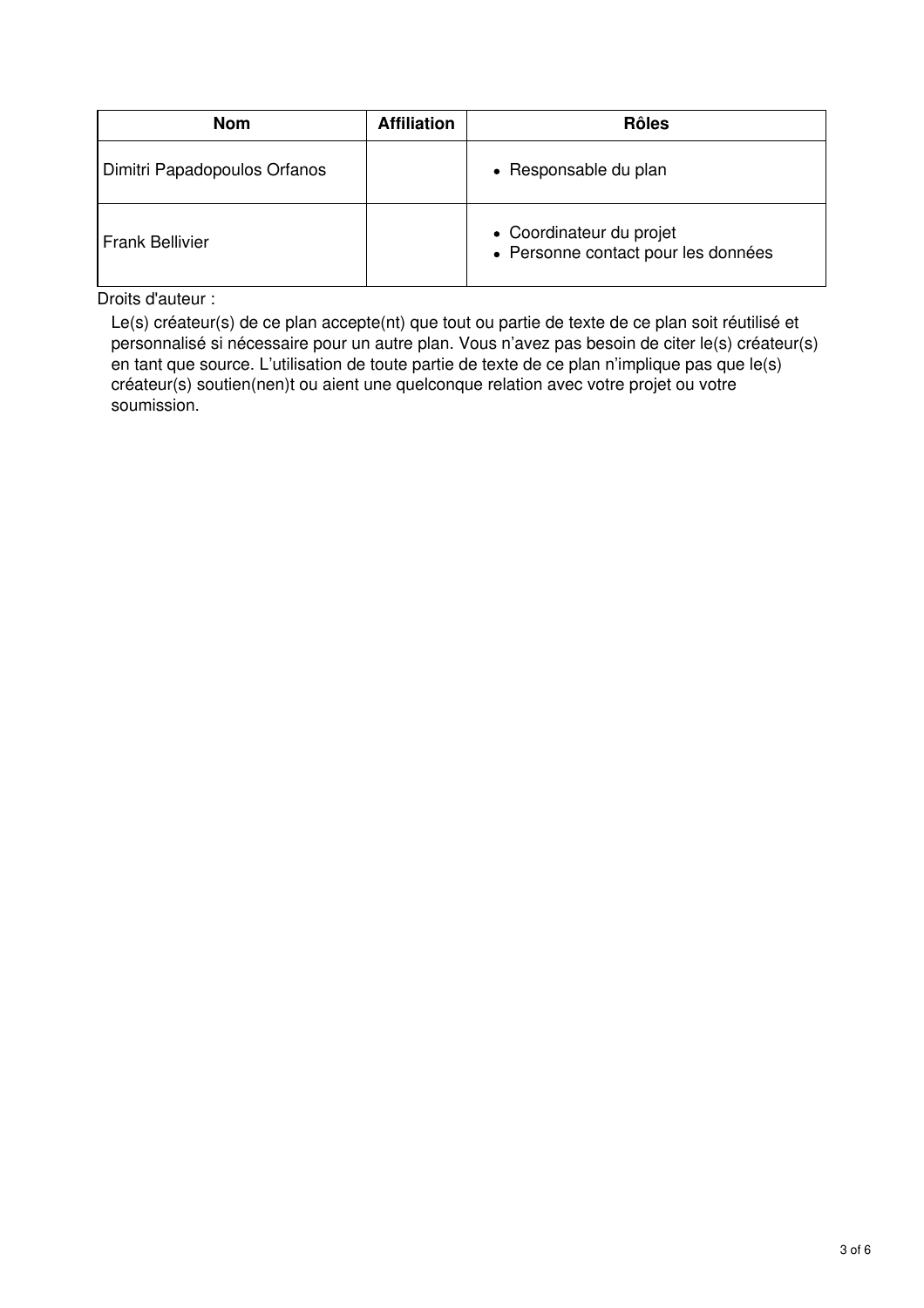# **DMP du projet "Optimizing response to Li treatment through personalized evaluation of individuals with bipolar I disorder: the R-LiNK initiative"**

# **1. Data summary**

Two clinical studies will be conducted by the R-LiNK project.

The first study is a prospective, multicentre clinical cohort study of individuals with bipolar 1 disorder (BDI) initiating lithium and examining putative early biomarkers predicting long term response/non-response to lithium (Li) treatment. We recruit a naturalistic cohort of **300 patients** initiating Li in all phases of the disorder. We collect data for extensive baseline assessment and intensive followup over two years, in **15 recruitment centres** across Europe. Baseline data are used to identify predictors of long-term response/nonresponse to Li treatment. All components of this study allow us to establish if incorporating any measures of potential biomarkers into day-to-day clinical practice is both clinically viable and economically beneficial. Collected data are :

- **Clinical data** are recorded by recruiting centres directly into a centralised eCRF (electronic case report form) system. Patients are invited to self-report daily symptoms and medication adherence between assessments in a dedicated mobile health system. Data are exported into files in tabular format such as CSV (comma-separated values) or TSV (tabulation-separated values).
- **Biological samples** are collected before and 12 weeks after Lithium initiation. Blood samples are prepared for total blood mRNA, circulating microRNA, metabolomics and proteomic studies. For a given modality, all samples are processed by the same platform. Data are then published in a file format appropriate for each specific modality, independant of any specific programming language.
- **Neuroimaging data** are collected before and 12 weeks after Lithium initiation. The MRI protocol includes T1-weighted, FLAIR and diffusion imaging (DTI) images of the brain, single voxel proton magnetic resonance spectroscopy (H-MRS) and is implemented in all recruiting centres of the study. In some centres only, an additional Li7-MRI protocol is implemented to measure brain Li concentration and distribution. Imaging data are collected in DICOM format. Raw data are quality-controlled then preprocessed. Raw and proprecessed data are pusblished in NIfTI (Neuroimaging Informatics Technology Initiative) format.
- Sleep-wake cycle and activity patterns are collected who agree to wear an actiwatch for a minimum of 120 consecutive days from study entry.

The second R-LiNK clinical study is implemented in two centres (Paris and Besançon). We evaluate the feasibility, safety and patients' acceptability of a home-based device to monitor salivary Li levels.

These two studies are independent in terms of study sample.

# **2. FAIR data**

The R-LiNK dataset is continuously augmented and improved as acquisition centres send data, curators discover and fix errors, data are processed and published. We plan on regularly releasing new versions of the R-LiNK dataset to take into account these changes while providing some stability to end users.

We will not only assign a Digital Object Identifier (DOI) to the R-LiNK dataset as a whole, but also a distinct DOI to each successive release of the dataset. A public landing page will be created for the dataset and each formal release will be described on this landing page or on its own landing page. To avoid excessive storage cost, we might not keep all successive releases of the R-LiNK dataset.

We will strive to use metadata and data organization standards whenever possible, such as the BIDS format for neuroimaging data. In other cases metadata will be available as free text in the accompanying documentation.

At this point we do not plan on providing a facility to search data by keywords.

Each recruitment site is identified by a 2-digit number and a standardized short name. Each patient enrolled in R-LiNK is identified by a 5-digit pseudonym, starting with the 2 digits of the recruitment site followed by a 3-digit incremental number.

We will use a two levels pseudo-anonymization procedure: the first level will occure at the recruiting center and the second before publication of the data.

R-LiNK data will be initally shared between members of the consortium and their collaborators. One reason is that we need time to curate data, typically from 6 months to 1 year. Another reason is we need to address privacy concerns in the context of the GDPR and additional national rules. Opening medical research data has always been a legal challenge for research institutions and we need to investigate the **costs of enforcing necessary restrictions in the long term** .We plan on opening the R-LiNK data to the scientific community, upon request, as soon as we have addressed these issues.

We keep data files sent by acquisition sites or processed by working groups on a storage system located in CEA server rooms. These files could be indexed and/or imported into a database to allow queries. The benefit of using a database needs to be further discussed, and balanced with the costs of database maintenance, especially in the long term beyond the end of the R-LiNK project.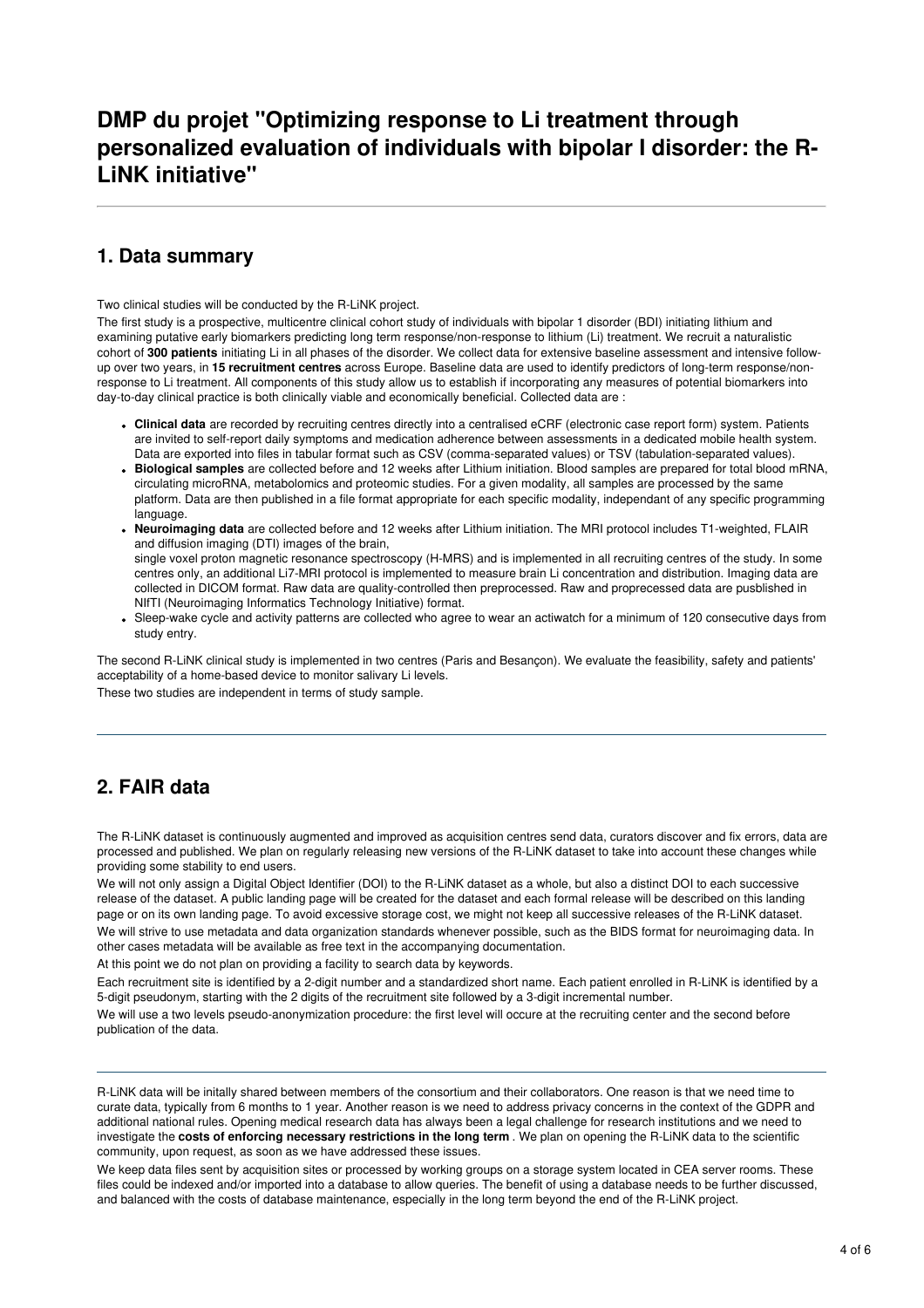Data release for scientific production shall take into account the type consent each patient has given (use of the data within the consortium only, also in collaboration with external academic partners only, also in collaboration with external private partners). Principal investigator in charge of the analysis and the draft of the scientific production will have to submit a "Data request form" to the Executive Committee. After approval, the data release will be organized.

Data will be published on a server with direct access to a storage system in a CEA server room. The server allows only authenticated and encrypted access, such as HTTPS or SSH/SFTP. The exact modalities of access to the server are decided by project management. Once access has been granted, we create an account and assign access rights in accordance with project policy and the needs of the user.

The infrastructure used to collect most of the data, operated by the CATI for imaging and AP-HP for clinical data, is not open source. On the other hand we would like scripts used to process data to be published on [GitHub](https://github.com/rlink7) or [GitLab](https://about.gitlab.com/).

AP-HP export clinical data from the eCRF as tables. We are not aware of standards for table or column names in our research domain, therefore tables and columns need to be explained in a specific document. CEA integrate clinical data with the rest of the data and publish them as tables available in CSV or TSV format, accompanied by their documentation.

Imaging data are sent by acquisition centres to CEA in DICOM format. CEA will convert files to NIfTI format and leverage the BIDS emerging standard, specific to neuroimaging studies, to organise NIfTI files and decorate them with metadata in associated JSON files. Genomics data are produced by the IRCSS from the biological samples. They are sent to CEA as files in standard formats, such as:

- PLINK for genotypic data,
- language-independant self-describing file formats, typically NetCDF for array-oriented data and HDF5 for more complex data structures.

Due to the sensitive nature of medical research, sharing R-LiNK data outside members of the consortium and their collaborators is not straightforward. We will evaluate if and how part of the R-LiNK data can be opened more widely. Minimal requirements include further data de-identification and authorization from the Ethics Advisory Board and data protection authorities.

# **3. Allocation of resources**

Question sans réponse.

# **4. Data security**

We will use a two levels pseudo-anonimization procedure: the first level will occure at the recruiting center and the second before publication of the data. Only recruitment sites can convert between first level pseudonym and identifying data. Recruitment sites ship only pseudnymized data. Only, the centralized database can convert between first and second level pseudonyms.

Therefore, even if a link in the processing chain is compromised, it will be impossible to trace the identity of the individual. Acqusition centres and data processing centres shall follow their local IT rules. However we typically expect data to be kept on secure storage, either in a server room or on encrypted disks, and not on a unencrypted USB keys, laptops or external disks.

The CEA implements its own IT security policy ( *PSSI*) which is directly derived from the state IT security policy ( [PSSI-E](https://www.ssi.gouv.fr/entreprise/reglementation/protection-des-systemes-dinformations/la-politique-de-securite-des-systemes-dinformation-de-letat-pssie/)). The R-LiNK server, the storage system and all other parts of the CEA information system implement this *PSSI*. All communication with the R-LiNK server at CEA use authenticated/encrypted protocols (SFTP, HTTPS). Data are not encrypted on disk as this would be technically challenging, however access to the server room is restricted to authorized IT personnel. The storage system performs regular backups and duplicates data in two server rooms in distinct buildings of the CEA/Saclay centre.

#### **5. Ethical aspects**